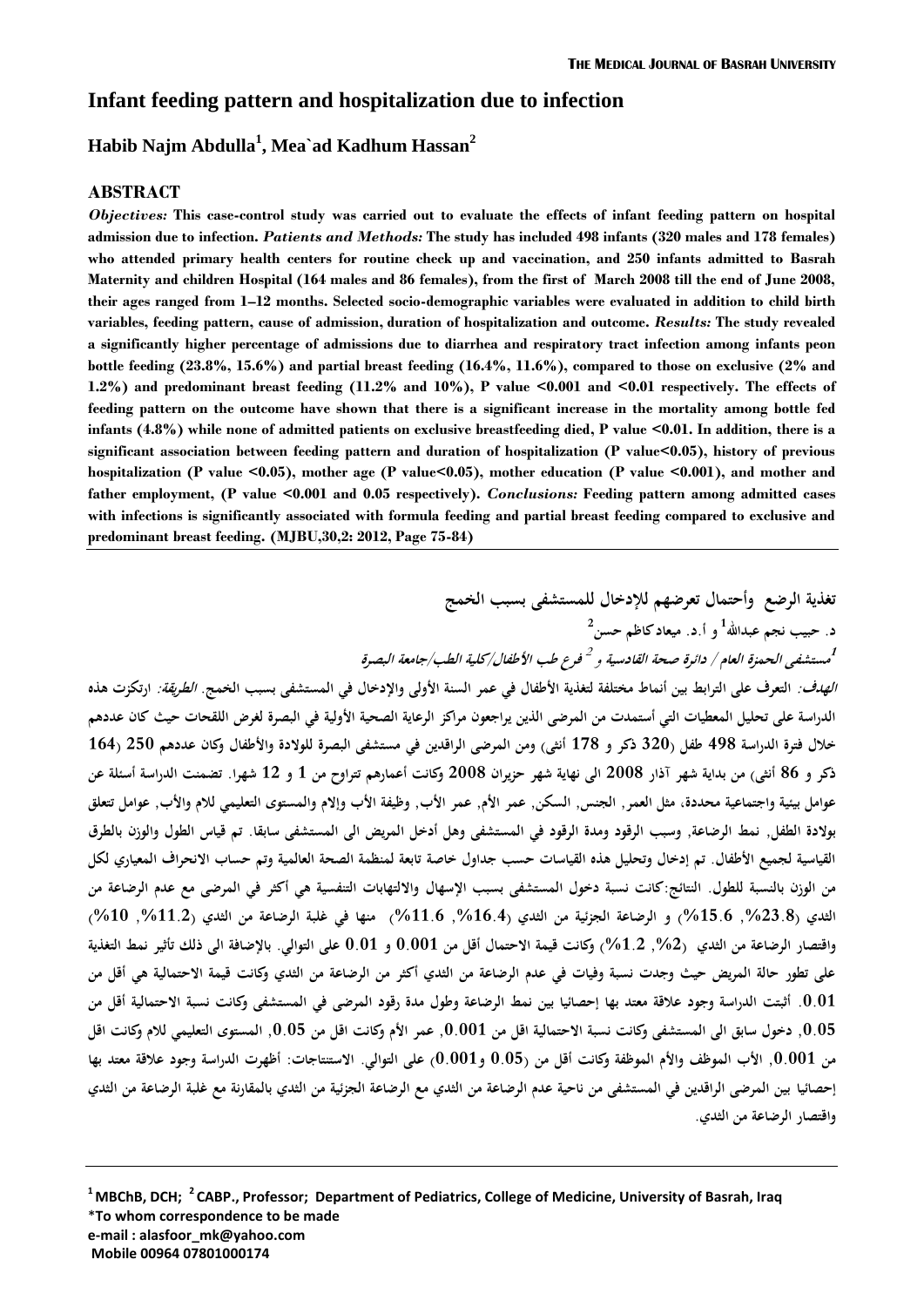### **INTRODUCTION**

reast feeding is strongly recommended during the first months of life as it contains all the newborns nutritional The present feeding is strongly recommended<br>during the first months of life as it<br>contains all the newborns nutritional<br>needs and provides immunological protection which is important in reducing the frequency of infections**. [1]** Breast-feeding is beneficial in preventing gastrointestinal and, to a lesser extent, respiratory infections in both developing and developed countries. In addition, it has been recognized that protection, provided through breast milk, against some infections may extend well beyond weaning.**[2]** Protection from mortality by breastfeeding is greatest for the youngest infants.**[3]** Globally, as many as 1.45 million lives (117 million years of life) are lost due to suboptimal breastfeeding in developing countries. **[4]** Relatively few risks are responsible for a large percentage of deaths and morbidity in developing countries. These risks generally act by increasing the incidence or severity of infectious diseases. In combination, childhood underweight, micronutrient deficiencies and suboptimal breastfeeding cause 7% of deaths and 10% of total disease burden. In developing countries, only 24– 32% of infants are exclusively breastfed at 6 months on average, and these percentages are much lower in developed countries. **[5]** The risk of death is similar for infants who are predominantly breastfed and those who are exclusively breastfed suggesting that in settings where rates of predominant breastfeeding are already high, promotion efforts should focus on sustaining these high rates rather than on attempting to achieve a shift from predominant breastfeeding to exclusive breastfeeding.**[6]** This case–control study was carried out to look for feeding pattern among infants hospitalized for infection and compare it with healthy controls and study the association between feeding pattern and certain variables like type of infection, duration of hospitalization and outcome.

### **SUBJECTS AND METHODS**

A case–control study has been carried out on infants (beyond the neonatal period) over the period from the first of March 2008 till the end of June 2008. Infants. A total of 250 patients

who have been admitted to pediatric wards at Basrah Maternity and Children hospital, were included in the study. The control group included a total of 498 age and sex matched infants seen 3 primary health centers in the center of Basrah (AL-Basrah, AL-Razi and AL-Ashar) for checkup and routine immunizations during the study period were recruited. Cases were terms, singletons, aged from 1-12 months admitted with infection. Infants with congenital anomalies, underlying diseases or risk factors that would either affect the feeding methods or make the infant prone for frequent hospitalizations, like immune deficiency, and congenital heart diseases were excluded. Controls were healthy infants having the same inclusion criteria of cases. Data were collected through a special questionnaire designed for the purpose of the study. Information obtained for hospitalized patients included: age, gender, residence, birth order, mode of delivery, place of delivery, cause(s) of admission, any previous hospitalization (including neonatal period),age at previous hospitalization and diagnosis of illness in the previous hospitalization. In addition, the duration of current hospitalization, the final diagnosis and the outcome on discharge from hospital were recorded. Parental data included age, education, employment, smoking. Maternal and paternal education were coded as low (primary school or less), and high (at least 1 year of intermediate schooling or higher). Information obtained from control group were the same that of patients concerning socio-demographic data, parental data, feeding history and past history. All children were weighed, wearing light clothing, on a calibrated mechanical or electronic scale. The length measured using stadiometer. The questionnaire was filled and examination done by the same person (first author). Weight-for-height Z-scores were assessed as recommended by WHO/NCHS reference curves**. [7]**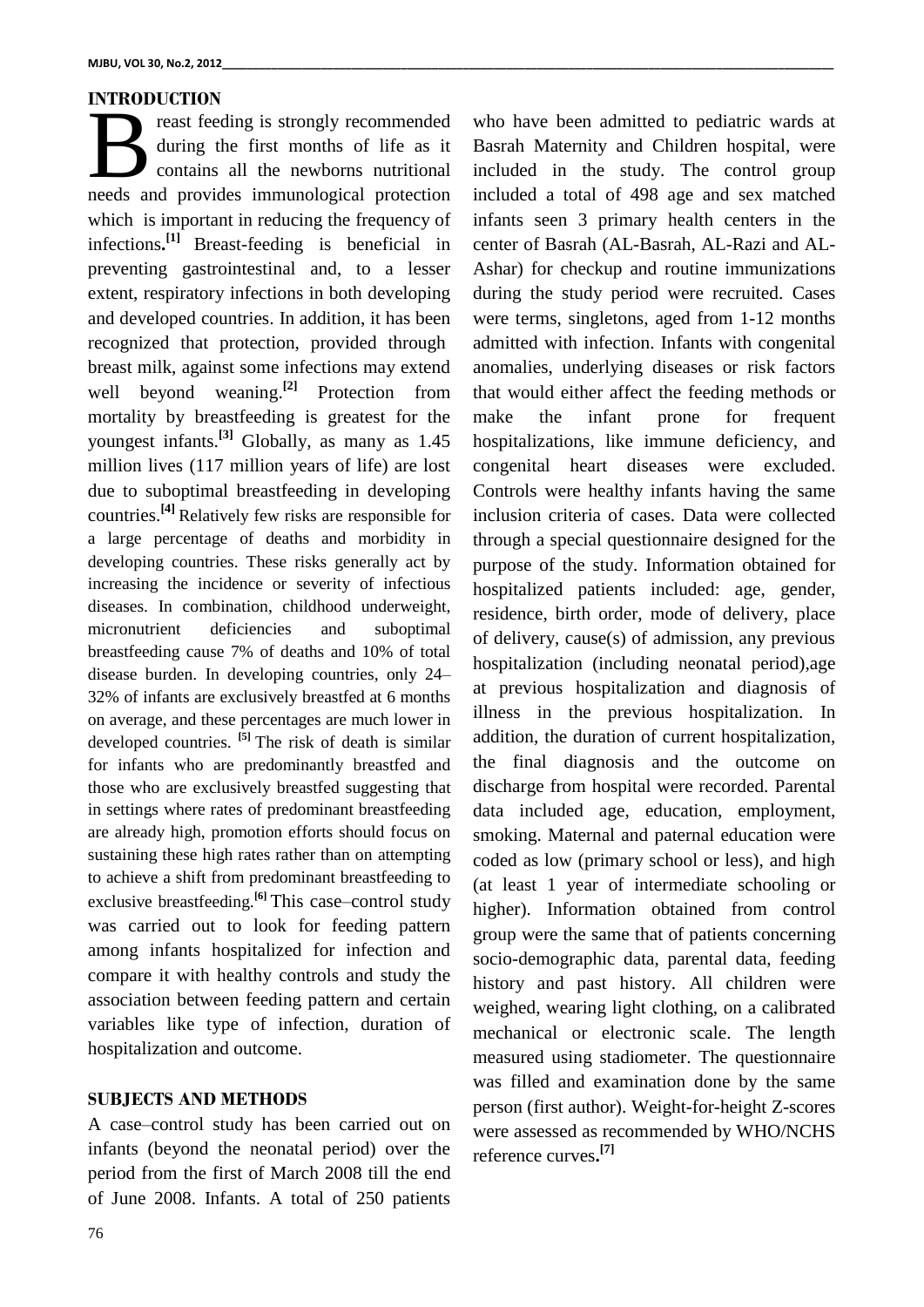WHO classification was used to define the method of feeding:**[6,8]**

### **Exclusive breastfeeding:**

Giving an infant no food or drink, not even water, other than breast milk except for drops or syrup of vitamins, mineral supplements, or medicines.

#### **Predominant breastfeeding:**

The infant mostly receives breast milk but is also occasionally given other liquids, including water and/ small amounts of ritual or other foods.

#### **Partially breastfed:**

The infant is given some breast feeds and some artificial feeds, either milk or cereal, or other food or water.

### **Bottle feeding:**

The infant is feeding from a bottle, regardless of its contents, including expressed breast milk.

Data entry and analysis were done using the SPSS program, version 11. Chi square was measured and P-value of less than 0.05 was considered as statistically significant. Logistic regression analysis was done for all variables to look for any association of these variables with infants feeding pattern and admission to the hospital and odd ratio (OR) was assessed.

### **RESULTS**

A total of 250 infants; were included in the study. One hundred sixty four (65.6%) were males and 86 (34.4%) were females their ages ranged from 1-12 months (means ±SD was 5.49  $\pm 3.08$ ). There was no significant difference between cases and control regarding age and sex, P value > 0.05, (**Table-1).** Maternal age has ranged from 16 to 43 years, with a mean age of  $24.21 \pm 4.55$  years. Among cases, 22 (8.8%) of the infants their mothers were below 20 years of age, compared to 23 (4.62%) in the control group, P value  $> 0.05$ . Concerning maternal education, there was no statistically significant difference between cases and controls. A similar result was obtained for father education, P value > 0.05, **(Table-1).**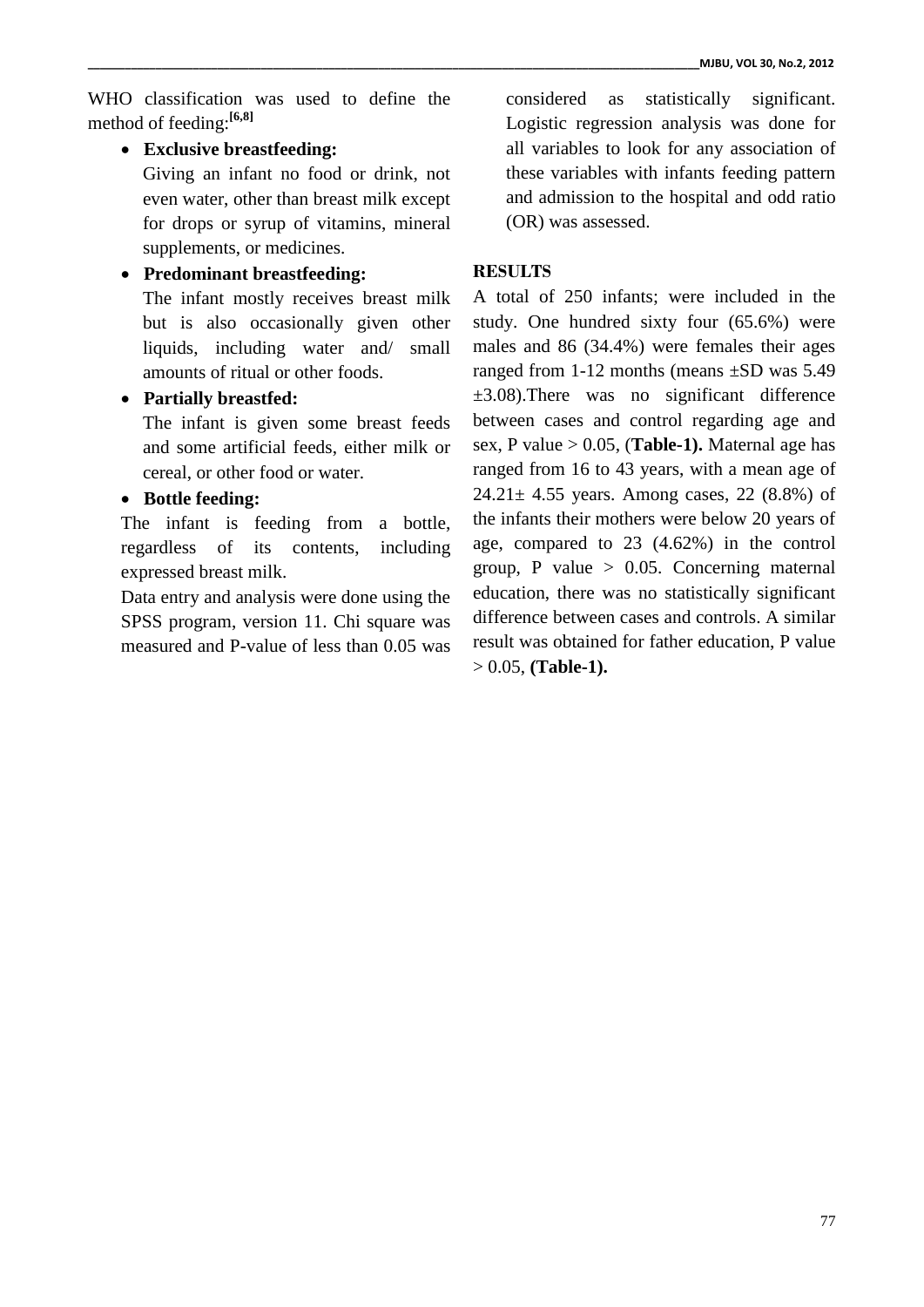| <b>Variables</b>         |                   | <b>Cases</b>  |            | <b>Control</b> | P value     |         |  |
|--------------------------|-------------------|---------------|------------|----------------|-------------|---------|--|
|                          | No.               | $\frac{0}{0}$ | No.        | $\frac{0}{0}$  |             |         |  |
|                          | $1-3$             | 67            | 26.8       | 130            | 26.1        |         |  |
| Age (months)             | $4-6$             | 112           | 44.8       | 233            | 46.8        | > 0.05  |  |
|                          | $7 - 12$          | 71            | 28.4       | 135            | 27.1        |         |  |
| <b>Sex</b>               | Male              | 164           | 65.6       | 320            | 64.3        |         |  |
|                          | Female            | 86            | 34.4       | 178            | 35.8        | > 0.05  |  |
|                          | $< 20$            | 22            | 8.8        | 23             | 4.6         |         |  |
| Mother age(years)        | $21 - 29$         | 215           | 86.0       | 461            | 92.6        | > 0.05  |  |
|                          | $\geq 30$         | 13            | 5.2        | 14             | 2.8         |         |  |
|                          | Low               | 192           | 76.8       | 323            | 64.9        |         |  |
| <b>Mother education</b>  | High              | 58            | 23.2       | 175            | 35.1        | > 0.05  |  |
| Father age (years)       | $< 20$            | 24            | 9.6        | 58             | 11.6        | > 0.05  |  |
|                          | $21 - 29$         | 131           | 52.4       | 250            | 50.2        |         |  |
|                          | $\geq 30$         | 95            | 38.0       | 190            | 38.2        |         |  |
|                          | Low               | 136           | 54.4       | 227            | 45.6        |         |  |
| <b>Father education</b>  | High              | 114           | 45.6       | 271            | 54.4        | > 0.05  |  |
|                          | 1 <sup>st</sup>   | 80            | 32.0       | 92             | 18.5        |         |  |
| <b>Birth order</b>       | 2 <sup>nd</sup>   | 102           | 40.8       | 235            | 47.2        | > 0.05  |  |
|                          | $\geq 3^{\rm rd}$ | 68            | 27.2       | 171            | 34.3        |         |  |
|                          | Yes               | 5             | 2.0        | 12             | 2.4         |         |  |
| <b>Mother smoking</b>    | No                | 245           | 98.0       | 486            | 97.6        | > 0.05  |  |
|                          | Yes               | 193           | 77.2       | 379            | 76.1        |         |  |
| <b>Father smoking</b>    | No                | 57            | 22.8       | 119            | 23.9        | > 0.05  |  |
|                          | Yes               | 42            | 16.8       | 85             | 17.1        |         |  |
| Mother employment        | No                | 208           | 83.2       | 413            | 82.9        | > 0.05  |  |
| <b>Father employment</b> | Yes               | 218           | 87.2       | 430            | 86.3        |         |  |
|                          | $\rm No$          | 32            | 12.8       | 68             | 13.7        | $>0.05$ |  |
| <b>Total</b>             | 250               |               | <b>100</b> | 498            | ${\bf 100}$ |         |  |

### **Table 1. Selected socio-demographic characters of studied cases & controls**

Concerning the causes of hospitalization; diarrhea was the commonest cause in 132(52.8%) followed by acute respiratory tract infection in 96(38.4%), UTI in 10(4%), sepsis 6(2.4%), meningitis 4(1.6%) and myocarditis in 2(0.8%). A statistically significant number of infants with diarrhea and respiratory tract infection were on partial and bottle feeding compared to exclusive and predominant breast feeding, P value<0.001 and <0.01 respectively, **Table-2.**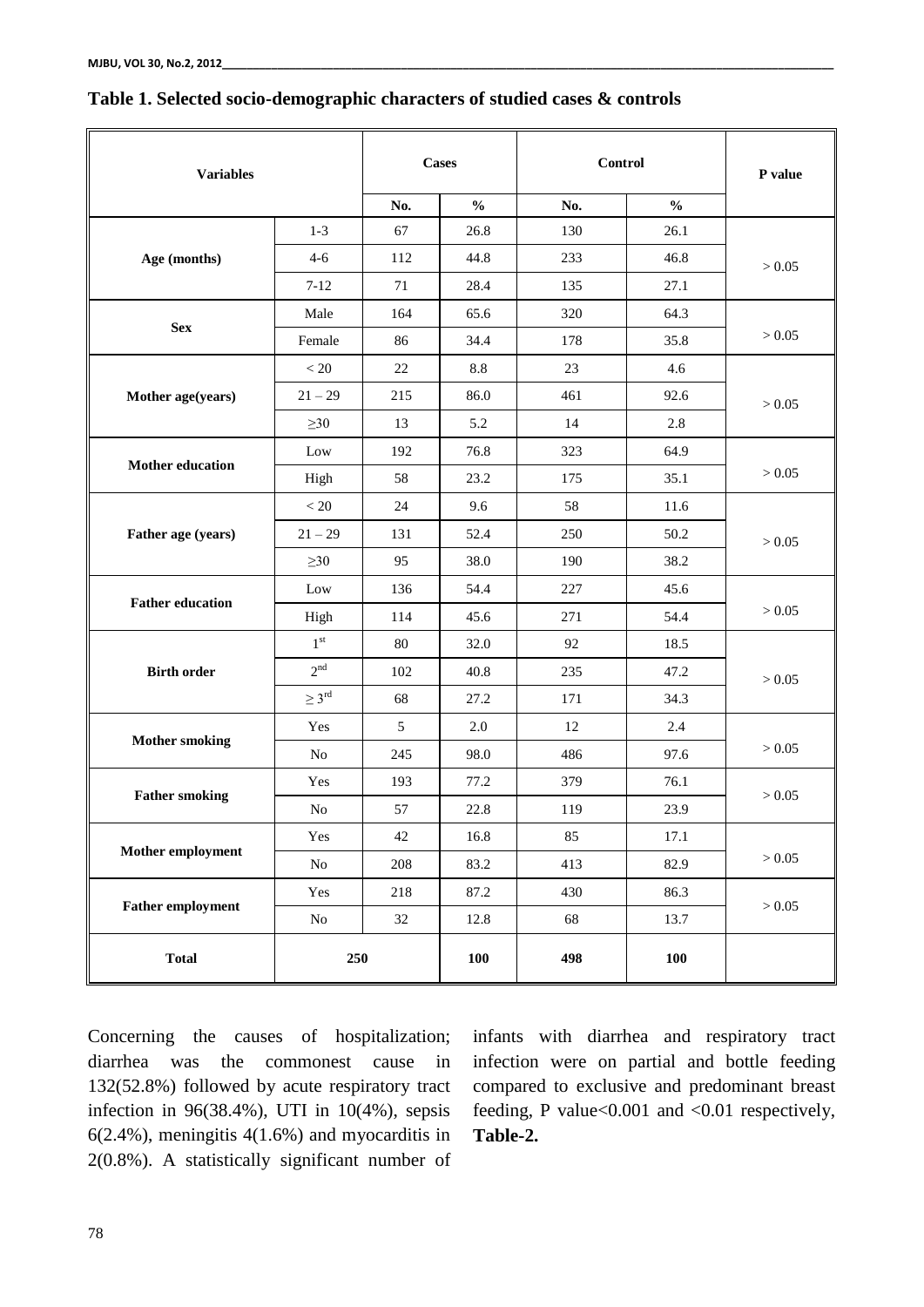| <b>Diseases</b>                    | <b>Exclusive</b><br>No. (%) | <b>Predominant</b><br>No. (%) | <b>Partial</b><br>No. (%) | <b>Bottle</b><br>No. (%) | <b>P</b> - value |
|------------------------------------|-----------------------------|-------------------------------|---------------------------|--------------------------|------------------|
| <b>Diarrhea</b>                    | 5(3.33)                     | 28 (50.90)                    | 41 (54.67)                | 58 (55.24)               | < 0.001          |
| <b>Respiratory tract infection</b> | 3(20)                       | 25 (45.46)                    | 29 (38.67)                | 39 (37.14)               | < 0.05           |
| <b>Urinary tract Infection</b>     | 6(40)                       | 1(1.82)                       | 2(2.67)                   | 1(0.95)                  | ${}< 0.01$       |
| <b>Myocarditis</b>                 | $\theta$                    | $\theta$                      | 1(1.33)                   | 1(0.95)                  |                  |
| <b>Encephalitis/meningitis</b>     | 1(6.67)                     | $\theta$                      | 1(1.33)                   | 2(1.90)                  |                  |
| <b>Sepsis</b>                      | $\theta$                    | 1(1.82)                       | 1(1.33)                   | 4(3.80)                  |                  |
| <b>Total</b>                       | 15                          | 55                            | 75                        | 105                      |                  |

#### **Table 2. Distribution of cases in relation to type of disease and feeding pattern**

**X <sup>2</sup> was measured for each row separately**

While urinary tract infection was significantly higher among infants on exclusive breast feeding. The feeding pattern among cases and controls were assessed and it was found that exclusive and predominant breastfeeding were statistically significantly lower among cases compared to the control group, (OR were 3.977 and 7.246 respectively), **Table-3**.

| Table 3. Distribution of cases and controls according to their feeding pattern and nutritional |
|------------------------------------------------------------------------------------------------|
| status.                                                                                        |

| <b>Variable</b>           | <b>Cases</b> |               | <b>Control</b> | OR            |          |
|---------------------------|--------------|---------------|----------------|---------------|----------|
|                           | No.          | $\frac{0}{0}$ | No.            | $\frac{0}{0}$ |          |
| <b>Feeding pattern</b>    |              |               |                |               |          |
| Exclusive                 | 15           | 6.0           | 50             | 10.0          | 3.977*   |
| Predominant               | 55           | 22.0          | 334            | 67.1          | 7.246*   |
| Partial                   | 75           | 30.0          | 26             | 5.2           | 0.414    |
| <b>Bottle</b>             | 105          | 42.0          | 88             | 17.7          | 0.838    |
| Total                     | 250          | 100           | 498            | 100           |          |
| <b>Nutritional Status</b> |              |               |                |               |          |
| $\geq$ 2SD                | 22           | 8.8           | 41             | 8.2           | 1.299    |
| $1SD$ to $>1SD$           | 129          | 51.6          | 315            | 63.3          | $1.702*$ |
| -1SD to -2SD              | 99           | 39.6          | 142            | 28.5          | $1.435*$ |
| Total                     | 250          | 100           | 498            | 100           |          |

#### **\*P value < 0.05**

The same table shows that mild malnutrition was significantly higher among cases compared to control group (OR 1.435). A significantly higher number of infants with history of neonatal hospitalization were on bottle feeding compared to those on exclusive breast feeding, P value <0.01. The same result was obtained for previous hospitalization P<0.05. In addition the duration of hospitalization was significantly longer among infants on bottle feeding compared to exclusive breast feeding, P-value <0.05, **(Table-4).**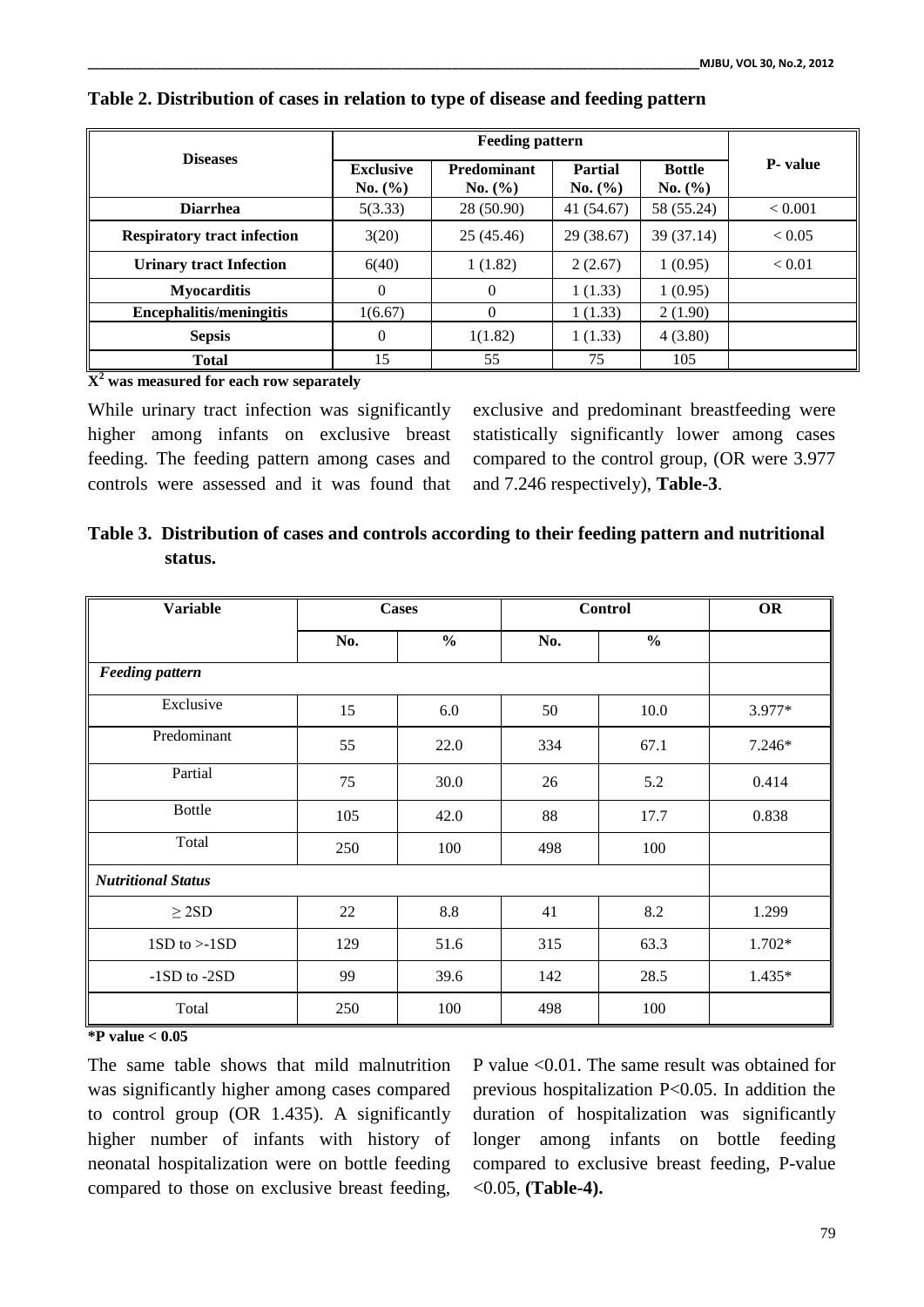|                                 |                                          | <b>Infant feeding pattern</b> |                |               |                       |        |  |  |
|---------------------------------|------------------------------------------|-------------------------------|----------------|---------------|-----------------------|--------|--|--|
| <b>Variables</b>                | <b>Exclusive</b><br>No. $(\% )$          | Predominant                   | <b>Partial</b> | <b>Bottle</b> | $\mathbf{P}$<br>value |        |  |  |
| <b>Neonatal hospitalization</b> | Yes                                      | 1(6.7)                        | 4(7.27)        | 19(25.33)     | 29(27.62)             | < 0.01 |  |  |
|                                 | N <sub>o</sub>                           | 14 (93.3)                     | 51(92.73)      | 56(74.67)     | 76(72.38)             |        |  |  |
| <b>Total</b>                    | 250                                      | 15 (100)                      | 55             | 75            | 105                   |        |  |  |
| <b>Previous hospitalization</b> | Yes                                      | 1(6.7)                        | 9(16.36)       | 14(18.67)     | 21(20)                | < 0.05 |  |  |
| (beyond neonatal<br>period)     | N <sub>o</sub>                           | 14(93.3)                      | 46(83.64)      | 61(81.33)     | 84(80)                |        |  |  |
| <b>Total</b>                    | 250                                      | 15                            | 55             | 75            | 105                   |        |  |  |
| <b>Duration of current</b>      | $1 - 3$                                  | 9(60)                         | 31(56.36)      | 38(50.67)     | 41(39.04)             | < 0.05 |  |  |
| hospitalization                 | $4 - 6$                                  | 5(33.3)                       | 20(36.36)      | 31(41.33)     | 45(42.86)             |        |  |  |
| $(days)*$                       | $\geq 7$                                 | 1(6.7)                        | 4(7.27)        | 6(8)          | 19(18.1)              |        |  |  |
| <b>Total</b>                    |                                          | 15                            | 55             | 75            | 105                   |        |  |  |
|                                 | Improved                                 | 14 (93.3)                     | 45(81.82)      | 52(69.33)     | 75(71.43)             |        |  |  |
| Outcome*                        | Discharge on<br>parent<br>responsibility | 1(6.7)                        | 9(16.36)       | 21(28)        | 25(23.81)             | < 0.01 |  |  |
|                                 | Death                                    | None                          | 1(1.82)        | 2(2.67)       | 5(4.76)               |        |  |  |
| <b>Total</b>                    |                                          | 15                            | 55             | 75            | 105                   |        |  |  |

#### **Table 4. Infant feeding patterns among hospitalized infants**

The same table shows that all infants on exclusive breast feeding improved and discharged well, compared to 75(71.42%) on bottle feeding, In addition the percentage of infants who died has increased significantly as the frequency of breast feeding decreases, P value <0.01. **(Table-5),** reveals a significant association between feeding pattern and mother age, P value  $\leq 0.05$ , and mother education, where a significantly higher percentage of mothers of low education were giving their infants bottle feeding and partial breast feeding compared to mothers with higher education, P value <0.001. In addition a significantly higher percent of infants of unemployed mothers (housewives) were partial breast feeding and bottle feeding compared to employed mothers, P<0.001.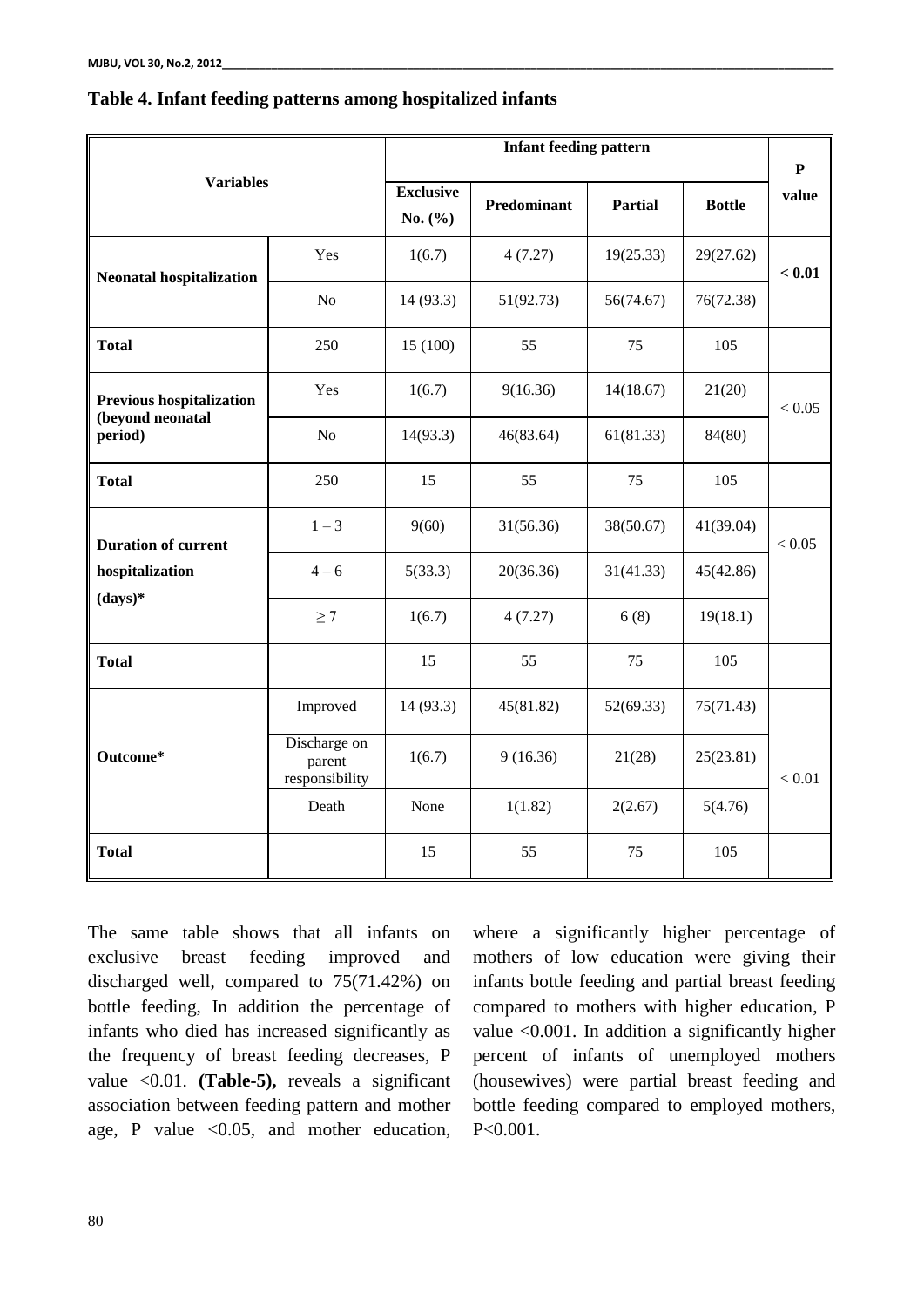|                            |                       | <b>Feeding pattern</b>      |               |                                |               |                            |               |                            |               |            |
|----------------------------|-----------------------|-----------------------------|---------------|--------------------------------|---------------|----------------------------|---------------|----------------------------|---------------|------------|
| <b>Variables</b>           |                       | <b>Exclusive</b><br>(N0.15) |               | <b>Predominant</b><br>(No. 55) |               | <b>Partial</b><br>(No. 75) |               | <b>Bottle</b><br>(No. 105) |               | P value    |
|                            |                       | No.                         | $\frac{0}{0}$ | No.                            | $\frac{0}{0}$ | No.                        | $\frac{0}{0}$ | No.                        | $\frac{0}{0}$ |            |
| <b>Sex</b>                 | Male $(No.164)$       | 9                           | 60            | 36                             | 65.45         | 56                         | 74.67         | 63                         | 60            |            |
|                            | Female (No.86)        | 6                           | 40            | 19                             | 34.55         | 19                         | 25.33         | 42                         | 40            | > 0.05     |
|                            | 1st (No.80)           | 3                           | 20            | 17                             | 30.91         | 24                         | 32            | 36                         | 34.29         |            |
| <b>Birth order</b>         | $2nd$ (No.102)        | 5                           | 33.33         | 21                             | 38.18         | 30                         | 40            | 46                         | 43.81         | < 0.01     |
|                            | $\geq 3^{rd}$ (No.68) | $\overline{7}$              | 46.67         | 17                             | 30.91         | 21                         | 28            | 23                         | 20.90         |            |
| Mode of                    | $C/S$ (No.22)         | 1                           | 6.67          | $\mathbf{1}$                   | 1.82          | 7                          | 9.33          | 13                         | 12.38         |            |
| delivery                   | Vaginal (No.228)      | 14                          | 93.33         | 54                             | 98.18         | 68                         | 90.67         | 92                         | 87.62         | < 0.05     |
|                            | $< 20$ (No.22)        | 5                           | 33.33         | 5                              | 9.1           | $\overline{4}$             | 5.33          | 8                          | 7.62          |            |
| *Mother age.               | $21 - 29$ (No.215)    | 10                          | 66.67         | 45                             | 81.82         | 67                         | 89.33         | 93                         | 88.57         | ${}< 0.05$ |
| (Yrs.)                     | $\geq$ 30 (No.13)     | $\overline{0}$              | $\mathbf{0}$  | 5                              | 9.1           | 4                          | 5.33          | $\overline{4}$             | 3.81          |            |
| <b>Mother</b>              | Low (No.192)          | 6                           | 40            | 35                             | 63.64         | 61                         | 81.33         | 90                         | 85.71         |            |
| education                  | High $(No.58)$        | 9                           | 60            | 20                             | 36.36         | 14                         | 18.67         | 15                         | 14.29         | < 0.001    |
| <b>Mother</b>              | Yes $(No.42)$         | 8                           | 53.33         | 14                             | 25.45         | 8                          | 10.67         | 12                         | 11.43         |            |
| employment                 | No (No.208)           | $\tau$                      | 46.67         | 41                             | 74.55         | 67                         | 89.33         | 93                         | 88.57         | < 0.001    |
| <b>Father</b><br>education | Low $(No.136)$        | 6                           | 40            | 25                             | 45.45         | 45                         | 60            | 60                         | 57.14         | < 0.05     |
|                            | High (No.114)         | 9                           | 60            | 30                             | 54.55         | 30                         | 40            | 45                         | 42.86         |            |
| <b>Father</b>              | Yes (No. 218)         | 15                          | 100           | 31                             | 56.37         | 71                         | 94.67         | 101                        | 96.1          | < 0.05     |
| employment                 | No (No. 32)           | $\overline{0}$              | $\mathbf{0}$  | 24                             | 43.63         | $\overline{4}$             | 5.33          | $\overline{4}$             | 3.9           |            |

# **Table 5. Distribution of different variables in relation to feeding pattern among hospitalized infants**

The same results were obtained for father`s education (P-value  $\langle 0.05 \rangle$  and father's employment (P value <0.05). Logistic regression analysis concerning feeding pattern among admitted cases has revealed a significant association with bottle feeding and partial breast feeding compared to exclusive and predominant breast feeding, P value<0.001, **(Table-6).**

# **Table 6. Adjusted odd's ratio, and 95% confidence interval for infant hospitalized with four different methods of feeding**

| Feeding method*                          | OR    | 95% CI          | <b>P</b> value |
|------------------------------------------|-------|-----------------|----------------|
| <b>Predominant vs bottle-</b><br>feeding | 0.138 | $0.092 - 0.206$ | < 0.001        |
| <b>Predominant vs partial</b>            | 0.57  | $0.034 - 0.097$ | < 0.001        |
| <b>Exclusive vs partial</b>              | 0.104 | $0.05 - 0.216$  | < 0.001        |
| <b>Exclusive vs bottle-feeding</b>       | 0.251 | $0.132 - 0.478$ | < 0.001        |

*\* Dependent factor was hospitalized infants while independent factors were feeding pattern*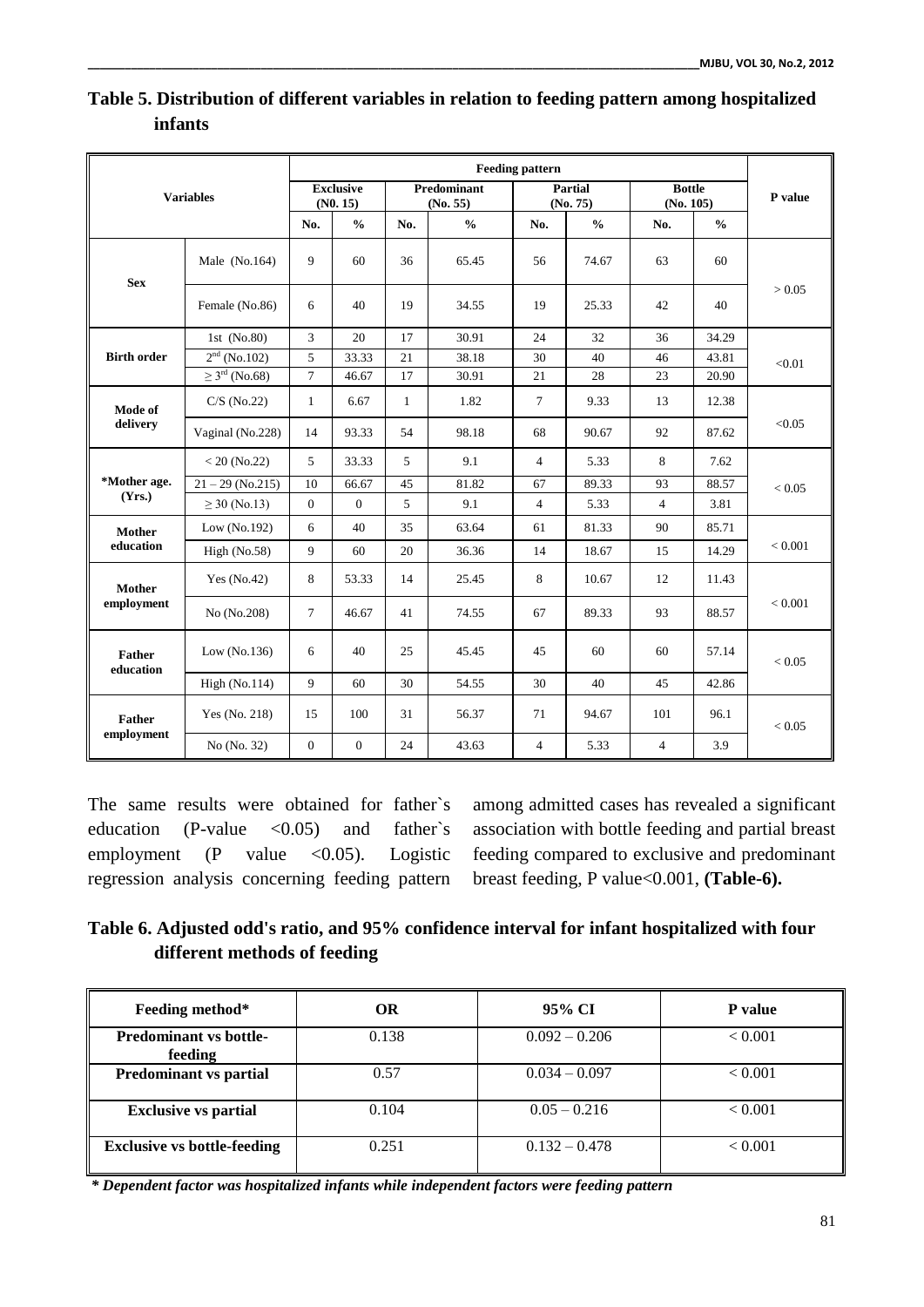## **DISCUSSION**

Infectious diseases are leading causes of morbidity and hospitalization for infants and children. During infancy, breast-feeding protects against infectious diseases, particularly respiratory infections, gastrointestinal infections, and otitis media.**[9]** Around 6.0% of infants admitted to the hospital were on exclusive breast feeding compared to 10.04% on exclusive breast feeding in the control group, which is similar to the percentage reported from previous WHO studies which has revealed that only 5-10% of infants in Iraq were exclusively breast fed, $^{[10]}$  while bottle feeding accounts for the higher percentage among admitted infants to the hospital reaching 42.0% from the total cases, in contrast to the control group 17.67%. In this study, maternal education shows a significant association with feeding pattern among hospitalized infants. This result is similar to that reported by AL-Awadi et al in Kuwait**[11]** but in contrast to result of study by Talayero, et al in Spain.**[12]** Many studies didn`t reveal a significant association between maternal age and feeding pattern.**[12-14]** In this study a significantly higher percent of young mothers of hospitalized infant`s have fed their babies exclusive breast feeding, while none of mothers older than 30 years were feeding their babies exclusive breast feeding. On the other hand father age did not appear to be a significant factor as in other studies.**[11-14]** Although the current study didn`t reveal a significant difference between parental smoking among cases and controls. It was reported that maternal and family smoking increases the frequency of hospitalization by breastfeeding exposure and stratified on maternal smoking. Although the relationship is not entirely clear, some studies have not found an association.<sup>[12,14]</sup> Environmental tobacco smoke exposure was demonstrated to have an effect on frequency of infections during infancy.**[15]** The study revealed that a significantly higher percent of infants of working mothers were on exclusive and

a result of Shiva et al in Iran,**[13]** this may indirectly reflect that employed mothers are of higher education and better oriented about the advantage of breast feeding. In addition, father employment, appears to be significantly associated with the feeding pattern. This result similar to study done by Barclay, et al.<sup>[16,17]</sup> Low family income has a significant association with interruption of breastfeeding.<sup>[17]</sup> Conditions associated with infant`s birth may affect feeding pattern, in this study mode of delivery demonstrated a significant association with the feeding pattern, this is in agreement to Shiva et al in Iran $\left[13\right]$  which has reported a significant association of caesarean delivery with feeding pattern. While in other studies in developed countries didn`t show a significant correlation.**[12,14]** Birth order had a significant effect on the feeding pattern among hospitalized infants in this study. Rakhshani had reported that birth order is an important factor for continuation of breastfeeding**[18]** but AL-Awadi, et al in Al-kuwait didn't report such finding. **[11]**  More than half of admissions were to the diarrheal diseases followed by respiratory tract infection and most of infants were either on partial breastfeeding or bottle fed infants. The findings of protective effect of breast feeding against hospitalizations for diarrhea and respiratory infections is found in this study. This is in agreement with other studies**. [9,19]** Karmer et al have noted that although breast feeding protect against diarrhea, breast feeding did not protect against respiratory tract infections or hospitalization due to infection.**[20]** There is a large body of data describing how the immunologic properties of breast milk are likely to protect against infection in the infant. In addition, infection may be attributable to contamination of bottles, teats, milk, and food in infants who are not exclusively breastfed**. [12]**  Bahl et al have found in multicentre cohort study that there were no significant differences

predominant breastfeeding, this in contrast with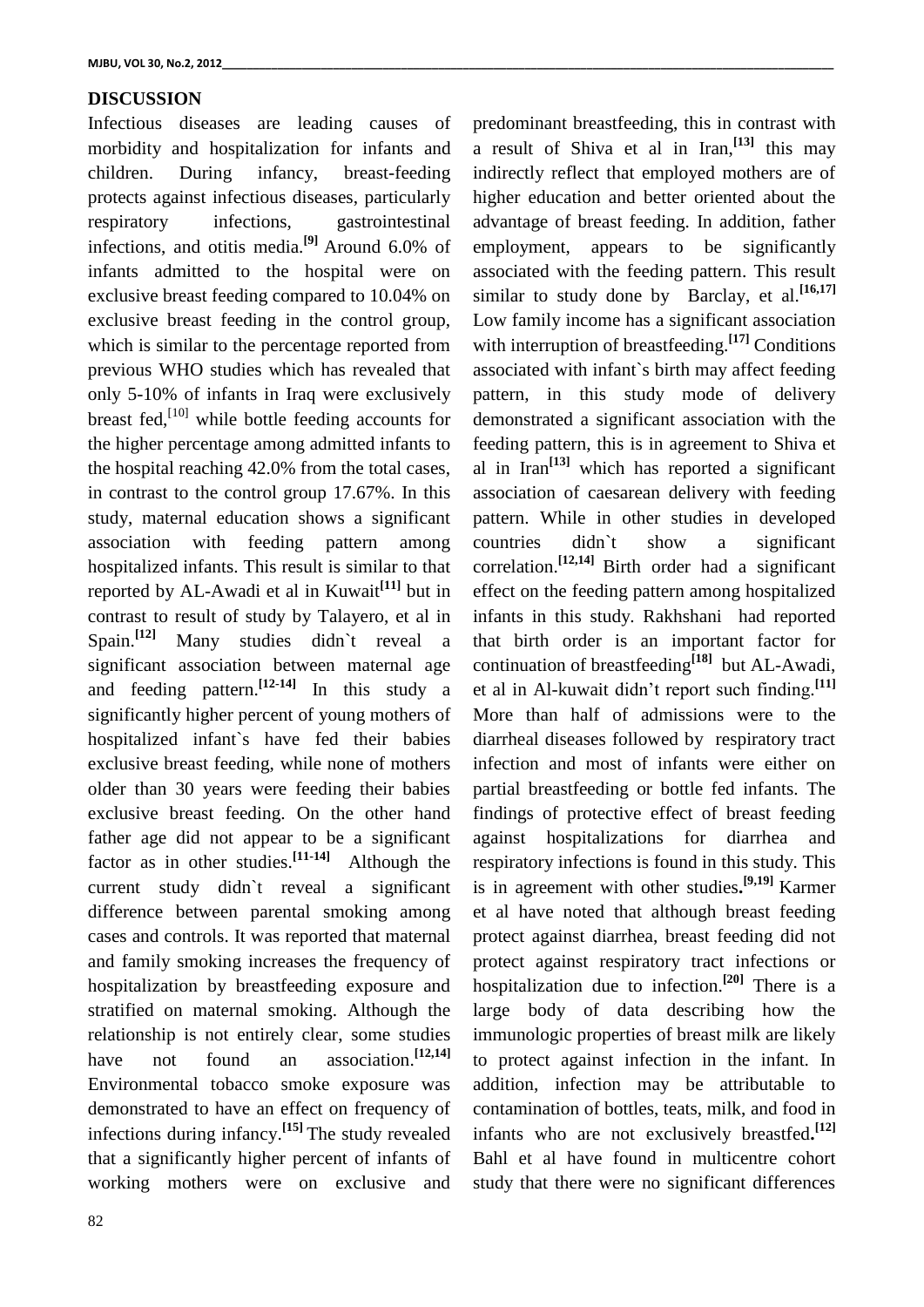in the risk of hospitalization between infants who were exclusively breastfed and those who were predominantly breastfed or between those who were partially breastfed and those who were predominantly breastfed, However, non– breastfed infants were at a substantially higher risk of all-cause hospitalization (P-value<0.001) and diarrhea-specific hospitalization (P-value <0.001), when compared with infants who had been predominantly breastfed. The risk of acute lower respiratory tract infections-specific hospitalization was also higher but was not statistically significant.**[6]** The current study has revealed that the feeding pattern appears to be significant not only with hospital admission but also with frequency, the duration of hospitalization and the outcome of hospitalized infants. This is in agreement with study done by Barclay et al.**[16]** A significant association of feeding pattern with infant mortality was also reported in this study. An earlier pooled analysis, by the WHO Collaborative Study Teamon the role of breastfeeding on the prevention of infant mortality, has found point estimates of odd ratios for an increased risk of death ranging from 2.5 to 4.2 at different ages for children who had not been breastfed when compared with those who had had any breastfeeding.<sup>[21]</sup> From this study it can be concluded that feeding pattern among hospitalized infants has revealed a significant association with bottle feeding and partial breast feeding compared to exclusive and predominant breast feeding in addition to a significant association between the feeding pattern and hospitalization especially for diarrhea and respiratory tract infection. Interventions to improve infant feeding practices could result in a considerable improvement in infant's health and reduction in the risk of hospitalization and death. Mothers and fathers should have access to objective, consistent and complete information about appropriate feeding practices. In particular, they need to know about the recommended period of exclusive and continued breastfeeding; the timing of the introduction of

complementary foods; what types of food to give, how much and how often; and how to feed these foods safely.

#### **REFERENCES**

- **1. Pardo Crespo R, Perez-Iglesias R, Llorca J, Alvarez Granda L, Garcia Fuentes M, Martinez Gonzalez M A, et al. Breast feeding and risk of hospitalization for all causes and fever of unknown origin. Euro J of Public Health 2004:14:230-234.**
- **2. Field CJ. The Immunological Components of Human Milk and Their Effect on Immune Development in Infants. J. Nutr. 2005; 135:1 – 4.**
- **3. World Health Organization: Infant Feeding in Emergencies: Geneva : WHO;2001:5.**
- **4. Lauer JA, Betran AP, Barros AJD, DeOnis M. Deaths and years of life lost due to suboptimal breast-feeding among children in the developing world: a global ecological risk assessment. Public Health Nutrition, 2006; 9 (6): 673-685.**
- **5. WHO. Global health risks: mortality and burden of disease attributable to selected major risks. Geneva: WHO; 2009:9-15.**
- **6. Bahl R, Frost C, Kirkwood BR, Edmond K, Martines J, Bhandari N, et al. Infant feeding patterns and risks of death and hospitalization in the first half of infancy: multicentre cohort study. Bull Of The WHO, 2005; 83 (6): 418-426.**
- **7. World Health Organization. Management of severe Malnutrition: A manual for physicians and other senior health workers. Geneva: WHO; 1999:22-27.**
- **8. WHO, UNICEF,." HIV and Infant Feeding": A Compilation a Programmatic Evidence. Geneva: WHO; 2004:15-16.**
- **9. [Tarrant M,](http://www.ncbi.nlm.nih.gov/pubmed?term=Tarrant%20M%5BAuthor%5D&cauthor=true&cauthor_uid=20864890) [Kwok MK,](http://www.ncbi.nlm.nih.gov/pubmed?term=Kwok%20MK%5BAuthor%5D&cauthor=true&cauthor_uid=20864890) [Lam TH,](http://www.ncbi.nlm.nih.gov/pubmed?term=Lam%20TH%5BAuthor%5D&cauthor=true&cauthor_uid=20864890) [Leung GM,](http://www.ncbi.nlm.nih.gov/pubmed?term=Leung%20GM%5BAuthor%5D&cauthor=true&cauthor_uid=20864890) [Schooling CM.](http://www.ncbi.nlm.nih.gov/pubmed?term=Schooling%20CM%5BAuthor%5D&cauthor=true&cauthor_uid=20864890) Breast-feeding and childhood hospitalizations for infections. Epidemiology 2010;21(6): 847-854.**
- **10. World Health Organization. Assessment of the food and nutrition situation in Iraq. FAO/WFP/WHO Mission. Baghdad 2000, accessed on 23rd Oct. 2008, [\(www.reliefweb.int](http://www.reliefweb.int/) /library/documents/iraqnutrition. pdf.}.**
- **11. AL–Awadi FA, Amine EK. Recent trends in infant feeding patterns and weaning practices in Kuwait. Eastern Mediterranean Health Journal 1997; 3(3);501-510.**